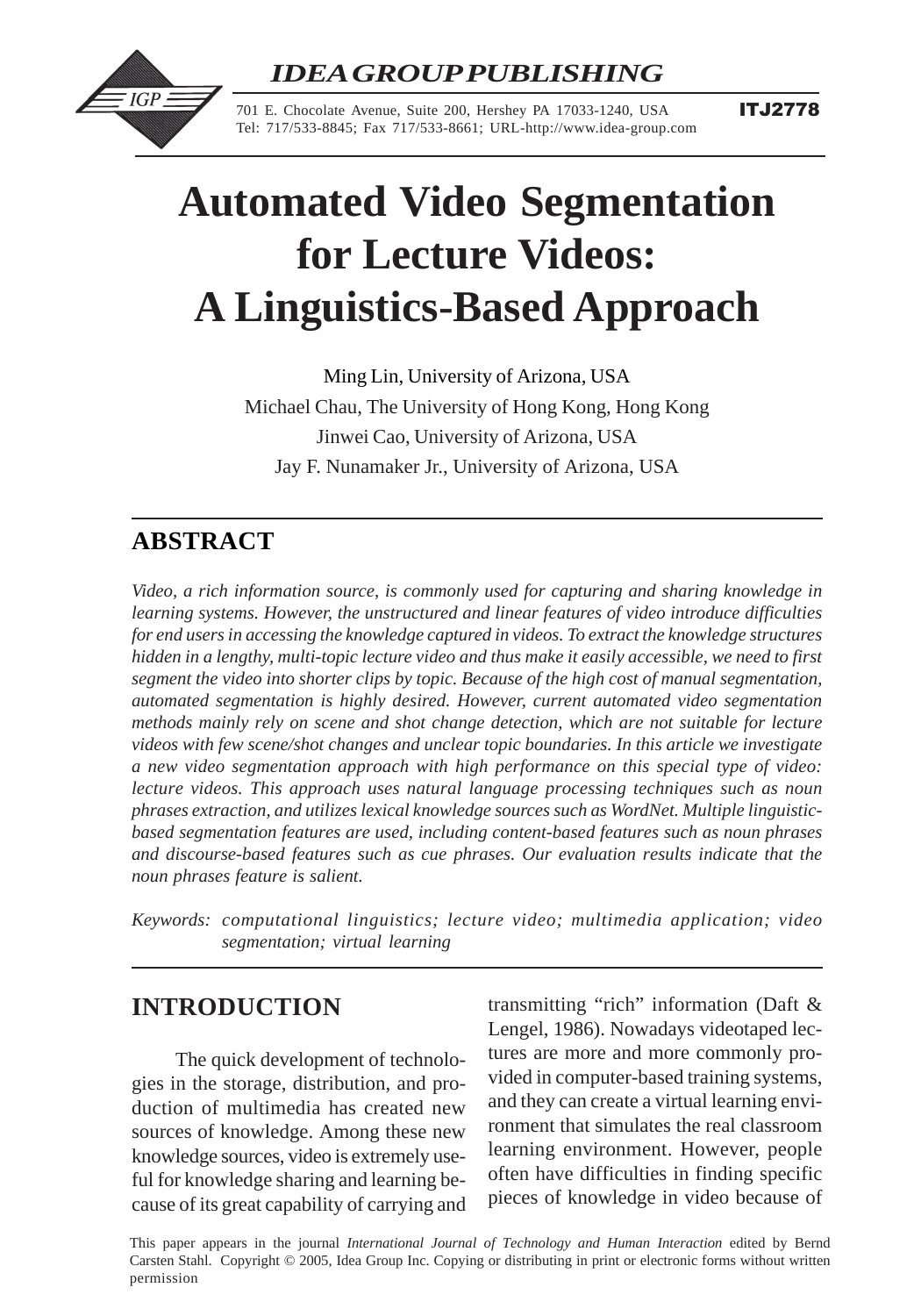*Figure 1. Screenshot of the Stanford Online System*



its unstructured and linear features. For instance, when students want to review a certain part of a videotaped lecture, they have to look through almost the entire video or even play back and forth several times to locate the right spot.

Multimedia information retrieval technologies, such as video search engines or video browsers, try to address this problem by analyzing, transforming, indexing, and presenting the knowledge captured in videos in a structured way. For instance, in online courses provided by Stanford University (http://scpd.stanford.edu/scpd/students/onlineClass.htm), a video of an instructor is synchronized with his/her PowerPoint (PPT) slides. Students can move forward or backward to a certain segment of the video by choosing the slide associated with that segment (see Figure 1). The similar but improved design was implemented in two multimedia-based learning systems that we developed before:

the Learning By Asking (LBA) system (Zhang, 2002), and its extension, the Agent99 Trainer system (see Figure 2) (Lin, Cao, Nunamaker, & Burgoon, 2003). In both training systems, each lecture video is manually segmented into short clips, and each clip is synchronized with a PPT slide as well as a text transcript of the speech in the clip. The clips are also indexed based on these text transcripts. Students can select a specific clip in the lecture by browsing a list of topics of the lecture or searching with keywords or questions. An experiment and a usability test have shown that students thought that such structured and synchronized multimedia contents, as well as the self-based learner control enabled by the list of topics, are helpful. The resulting training system is as effective as traditional classroom training (Lin et al., 2003).

However, to realize such a structured video lecture, there must be a critical preprocessing step: video segmentation. With-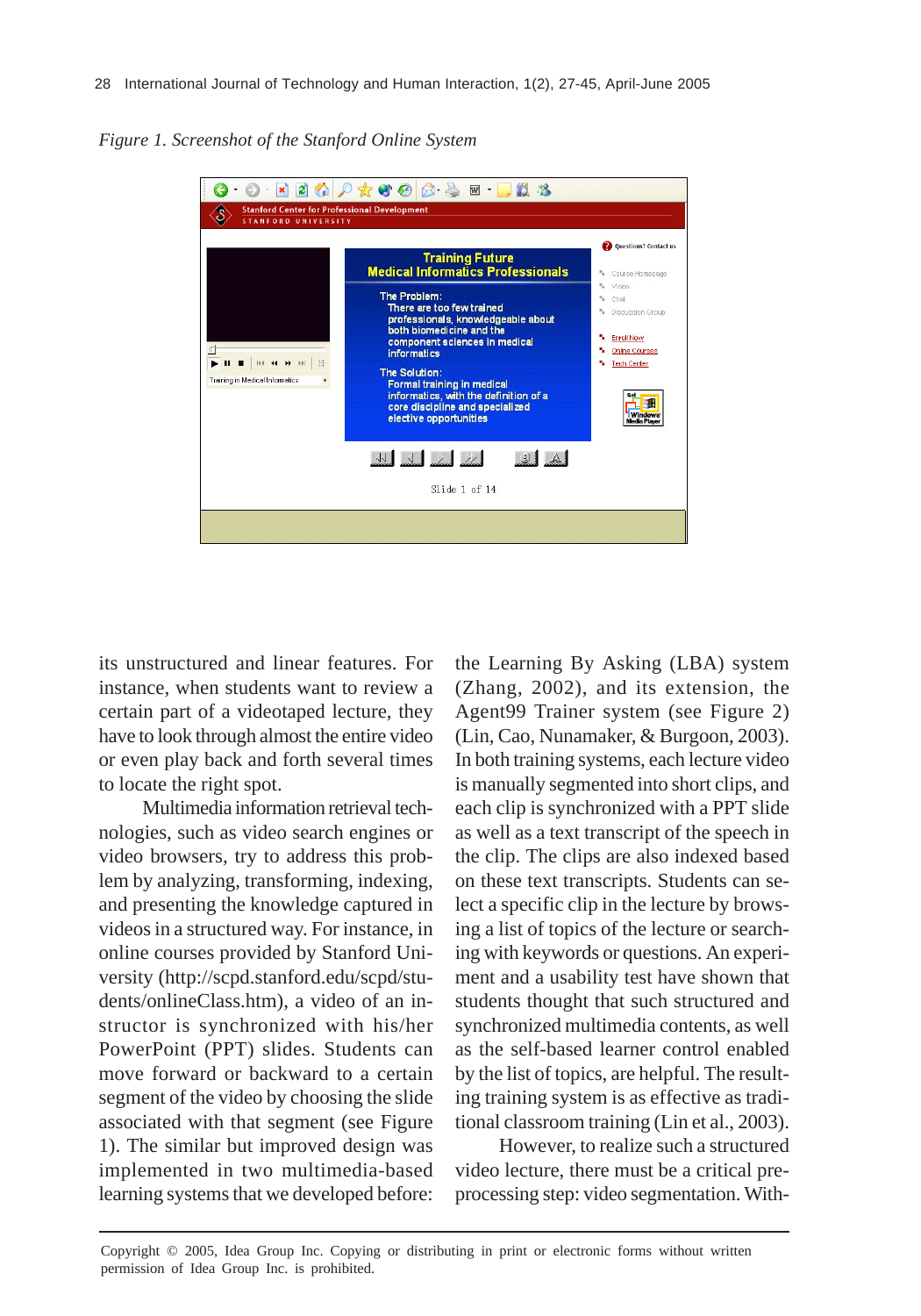

*Figure 2. Screenshot of the Agent99 Trainer*

out decomposing a lengthy, continuous video into short, discrete, and semantically interrelated video segments, the knowledge structure of the video cannot be extracted, and efficient navigating or searching within the video is impossible. However, performing video segmentation manually is very time consuming because it requires a human to watch the whole video and understand the content before starting to perform the segmentation. Therefore, in this article we focus on studying how to automatically segment lecture videos to facilitate knowledge management, sharing, and learning. We define the segmentation task as automatically segmenting videos into topically cohesive blocks by detecting topic boundaries. We focus on segmentation by topic because this type of segmentation allows each segment to be a coherent topic, which gives users the relevant context to understand the content in a virtual learning environment such as the LBA system.

Although automated video segmentation has been researched for years, the existing segmentation methods are not suitable for lecture videos. The most commonly used video segmentation methods rely on algorithms for scene/shot change detection, such as those utilizing image cues based on color histogram (Wactlar, 1995) or progressive transition detection by combining both motion and statistical analysis (Zhang & Smoliar, 1994). However, lecture videos usually have very few scene or shot changes. For instance, in many situations there is only a "talking instructor" in the video. Furthermore, topic boundaries in lec-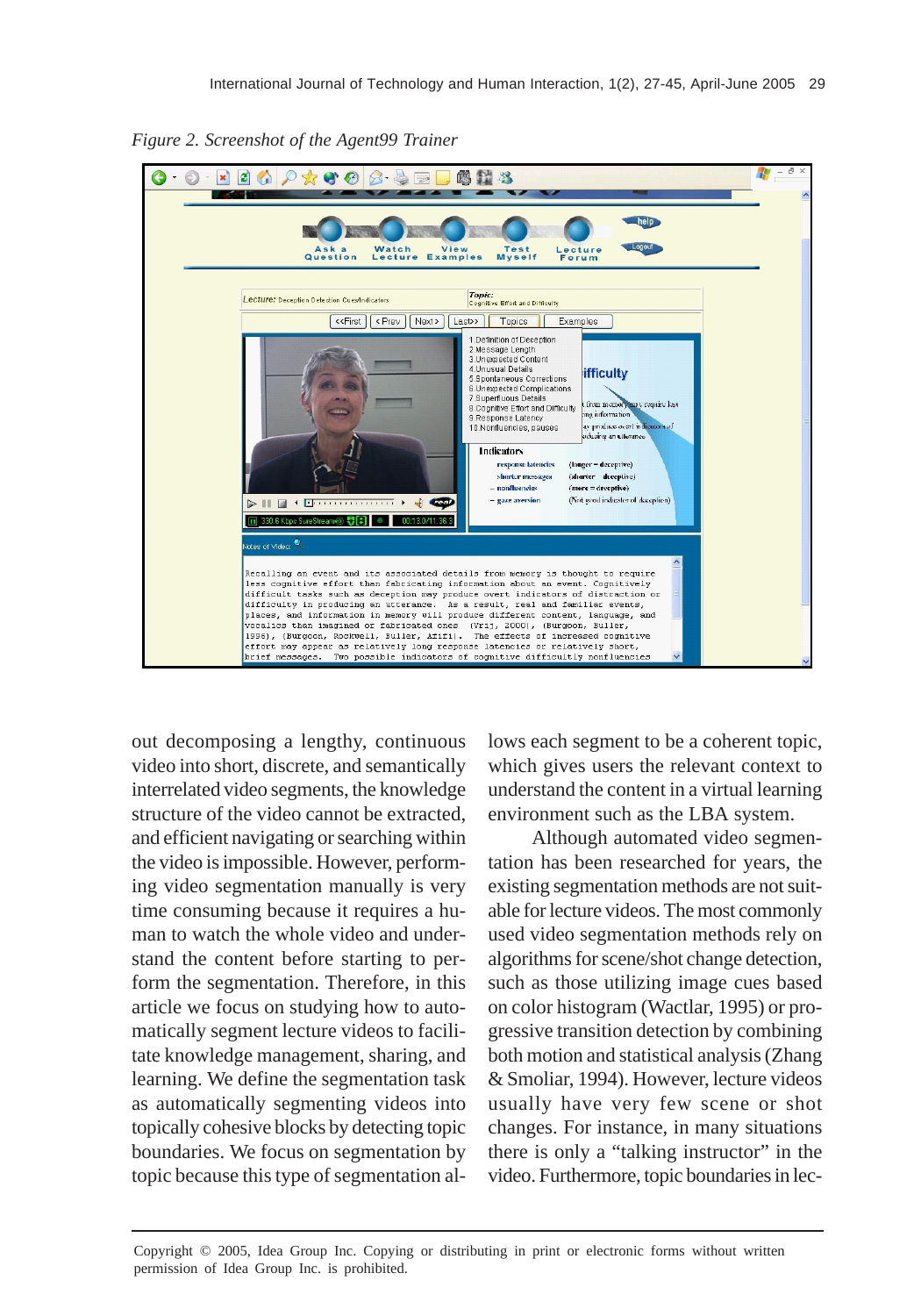ture videos are much more subtle and fuzzy because of the spontaneous speech of instructors. Therefore, a new method for segmenting lecture videos is highly desired.

In this article we describe the development of such an automated segmentation algorithm. Videotaped lectures captured in a university are used as the test bed for evaluating our algorithm. The rest of this article is organized as follows. The next section reviews related research and identifies potential applicable segmentation features and methods. We then propose our technical approach to the segmentation problem, and describe an evaluation study and discussion. Finally, we conclude our research and outline some future research directions.

### **LITERATURE REVIEW**

The image cues that most video segmentation methods rely on are not available for lecture videos because they usually have very few scene/shot changes, and in most cases those scene/shot changes do not match with topic changes. On the other hand, generally there are rich speeches in those videos. This implies that the audio speech and the text transcription of the speeches can be good information sources for topic segmentation. Thus, in this article we focus on topic segmentation using transcribed text. With the time stamps (extracted from automatic speech recognition software) that synchronize the video stream and the transcribed text (Blei & Moreno, 2001), the output of transcribed text segmentation can be mapped back to video segmentation. Therefore, our video segmentation problem can be addressed by segmenting transcribed spoken text.

#### **Segmentation in the News Domain**

Segmentation of transcribed spoken text has been studied for years (Allan, Carbonell, Doddington, Yamron, & Yang, 1998; Beeferman, Berger, & Lafferty, 1997). Work in this area has been largely motivated by the topic detection and tracking (TDT) initiative (Allan et al., 1998). The story segmentation task in TDT is defined as the task of segmenting the stream of data (transcribed speech) into topically cohesive stories. However, they usually focus on the broadcast and news domain in which the formal presentation format and cue phrases can be explored to improve segmentation accuracy. For instance, in CNN news stories, the phrase "This is Larry King…" normally implies the beginning or the ending of a story or topic. In contrast, the speeches in lecture videos are typically unprofessional and spontaneous. Also, a large set of training data is required for the machine learning methods used in TDT. The Dragon approach (Yamron, Carp, Gillick, Lowe, & Van Mulbregt, 1999) treats a story as an instance of some underlying topics, models a text stream as an unlabeled sequence of those topics, and uses classic Hidden Markov Model (HMM) techniques as in speech recognition. The UMass approach (Ponte & Croft, 1997) makes use of the techniques of local context analysis and discourse-based HMM. The CMU approach (Beeferman et al., 1997) explores both content and discourse features to train a probability distribution model to combine information from a language model with lexical features that are associated with story boundaries. However, a large set of training data is not available for lecture videos. Furthermore, the large variety of instructional styles of instructors makes the problem even more difficult.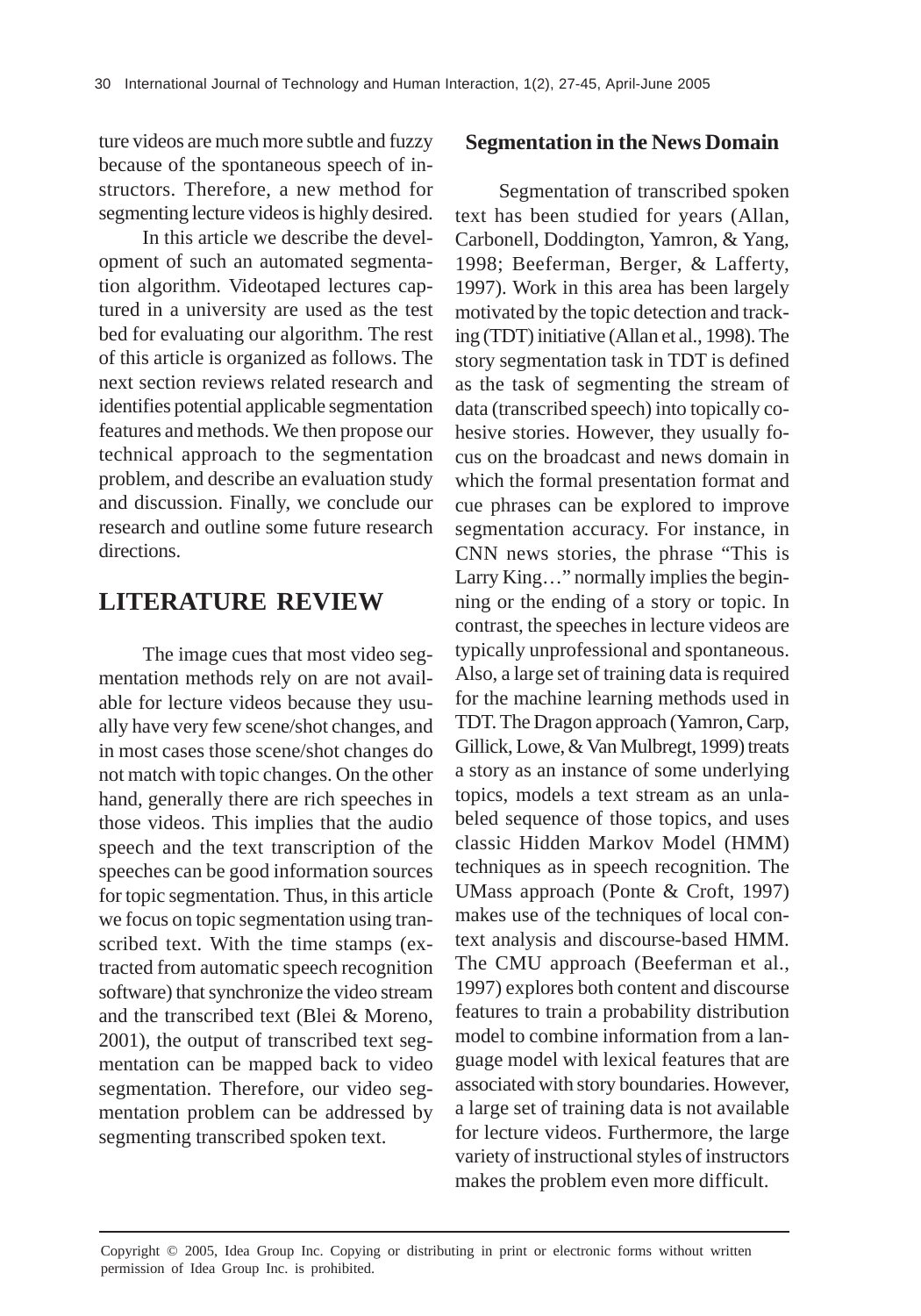Alternatively, without requiring formal presentation format and training, research in the area of domain-independent text segmentation provides possible methodologies to address this problem.

### **Domain-Independent Text Segmentation**

Most existing work in domain-independent text segmentation has been derived from the lexical cohesion theory suggested by Halliday and Hasan (1976). They proposed that text segments with similar vocabulary are likely to be in one coherent topic segment. Thus, finding topic boundaries could be achieved by detecting topic transitions from vocabulary change. In this subsection, we review the literature by showing different segmentation features, the similarity measures used, and the methods of finding boundaries.

Researchers used different segmentation features to detect cohesion. Term repetition is a dominant feature with different variants such as word stem repetition (Youmans, 1991; Hearst, 1994; Reynar, 1994), word n-gram or phrases (Reynar, 1998; Kan, Klavans, & McKeown, 1998), and word frequency (Reynar, 1999; Beeferman et al., 1997). The first use of words was also used by some researchers (Youmans, 1991; Reynar, 1999) because a large percentage of first-used words often accompanies topic shifts. Cohesion between semantically related words (e.g., synonyms, hyponyms, and collocational words) is captured using different knowledge sources such as a thesaurus (Morris & Hirst, 1991), dictionary (Kozima & Furugori, 1993), or large corpus (Ponte & Croft, 1997; Kaufmann, 1999). To measure the similarity between different text segments, research uses vector models

(Hearst, 1994), graphic methods (Reynar, 1994; Choi, 2000; Salton, Singhal, Buckley, & Mitra, 1996), and statistical methods (Utiyama, 2000). Methods of finding topic boundaries include sliding window (Hearst, 1994), lexical chains (Morris & Hirst, 1991; Kan et al., 1998), dynamic programming (Ponte & Croft, 1997; Heinonen, 1998), and agglomerative clustering and divisive clustering (Yarri, 1997; Choi, 2000). We describe some representative research with more details below. For a thorough review, refer to Reynar (1998).

Youmans (1991) designed a technique based on the first uses of word types, called Vocabulary Management Profile. He pointed out that a large amount of first use of words frequently followed topic boundaries. Kozima and Furugori (1993) devised a measure called Lexical Cohesion Profile (LCP) based on spreading activation within a semantic network derived from an English dictionary. The segment boundaries can be detected by the valleys (minimum values) of LCP. Hearst (1994) developed a technique called TextTiling that automatically divides long expository texts into multiparagraph segments using the vector space model, which has been widely used in information retrieval (IR). Topic boundaries are placed where the similarity between neighboring blocks is low. Reynar (1994) described a method using an optimization algorithm based on word repetition and a graphic technique called dotplotting. In further studies, Reynar (1998) designed two algorithms for topic segmentation. The first is based solely on word frequency, represented by Katz's G model (Katz, 1996). The second one combines the first with other sources of evidence such as domain cues and content word bigram, and incorporates these features into a maximum entropy model. The research of Choi (2000) is built on the work of Reynar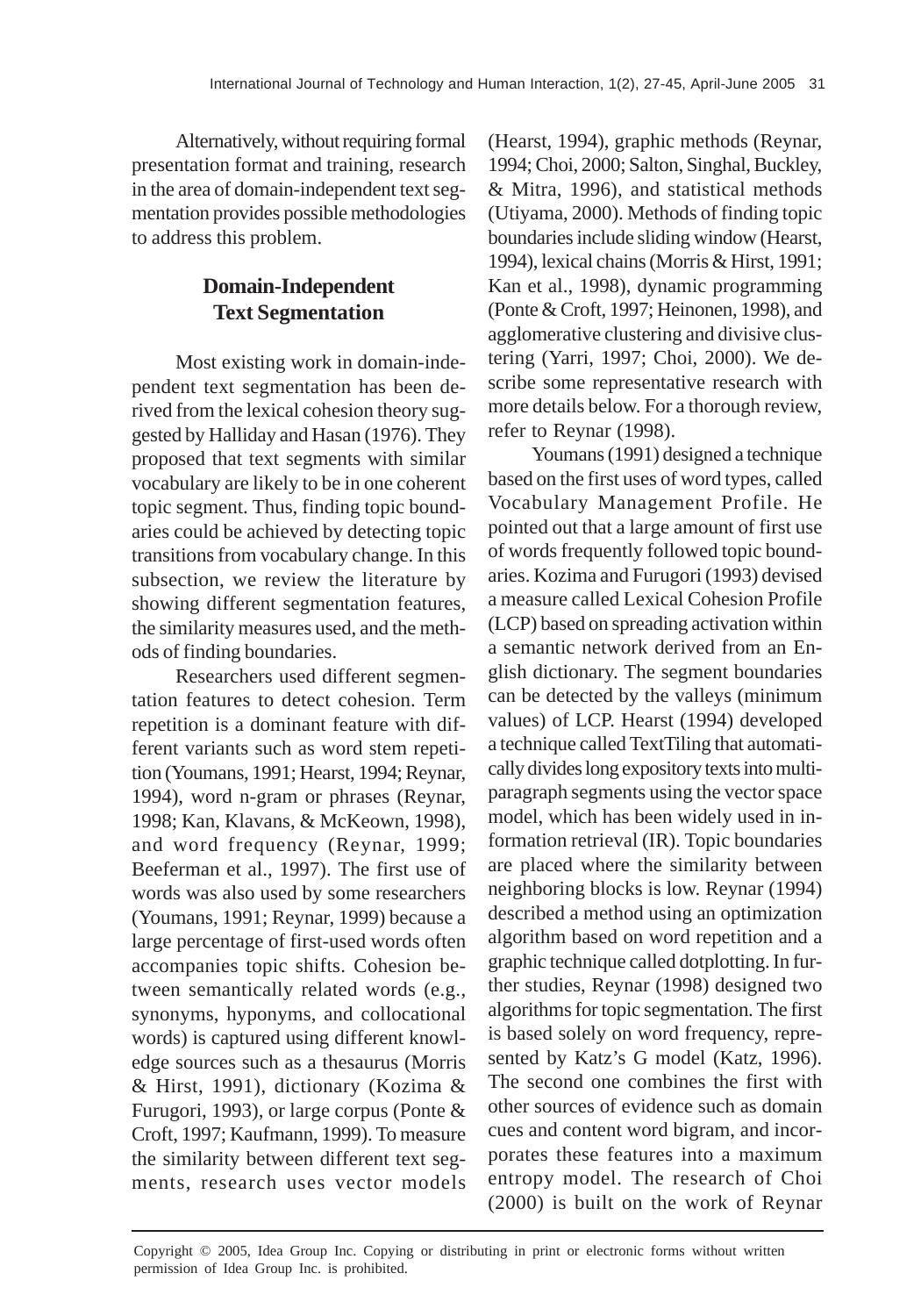(1998). The primary distinction is that inter-sentence similarity is replaced by rank in local context, and boundaries are discovered by divisive clustering.

# **RESEARCH QUESTIONS**

Unlike the above segmentation methods that focus on written text, segmentation of transcribed spoken text is more challenging because spoken text lacks typographic cues such as headers, paragraphs, punctuation, or capitalized letters. Moreover, compared to written text and news stories, the topic boundaries within lecture transcripts tend to be more subtle and fuzzy because of the unprofessional and spontaneous speech, and the large variety of instructional methods. Therefore, we need more resolving power for segmenting lecture transcripts.

With the advancement of computational linguistics and natural language processing (NLP) research, NLP techniques such as Part-of-Speech tagging and noun phrase extraction are becoming more mature and available for real-life usage. They are potentially useful for gaining more resolving power and improving segmentation accuracy because they provide a deeper structure and better understanding of the language and content in the transcript. We propose a linguistics-based approach that utilizes all kinds of linguistics-based features and NLP techniques to facilitate the automated segmentation. Part-of-speech tagging was used to distinguish between different word types (noun, verb, adjective). Noun-phrase extraction could help the segmentation because noun phrases carry more content information than single words (Katz, 1996). Lexical knowledge such as WordNet was used because different words such as synonyms may be

used to express the same concept in a text. The basic idea behind the proposed approach is that different linguistic units and features (e.g., different word types, larger units such as noun phrases, discourse markers, or cue phrases) carry different portions of content and structure information and therefore should be assigned different weights. More specifically, in this article, we propose two research questions as follows: (1) As the names of concepts and theories that appear frequently in lectures are usually noun phrases, are noun phrases more salient segmentation features and could they be used to improve segmentation performance? (2) Intuitively, linguistic features modeling different characteristics of text (e.g., content based vs. discourse based) should complement each other; then, can the combination of multiple linguistic segmentation features lead to gains in resolving power and thus improve segmentation performance?

# **PROPOSED APPROACH**

To answer the two research questions above, we propose implementing an algorithm called PowerSeg. The algorithm combines multiple linguistic segmentation features that include content-based features such as noun phrases and verbs, and discourse-based features such as pronouns and cue phrases. It also incorporates lexical knowledge from WordNet to improve accuracy. The algorithm utilizes an idea similar to the sliding window methods in TextTiling (Hearst, 1994). We move a sliding window (e.g., *W*1, *W*2) of certain size (e.g., six sentences) across the transcript by certain interval (e.g., two sentences) (see Figure 1). We then compare the similarities between two neighboring windows of text. For instance, we compute the simi-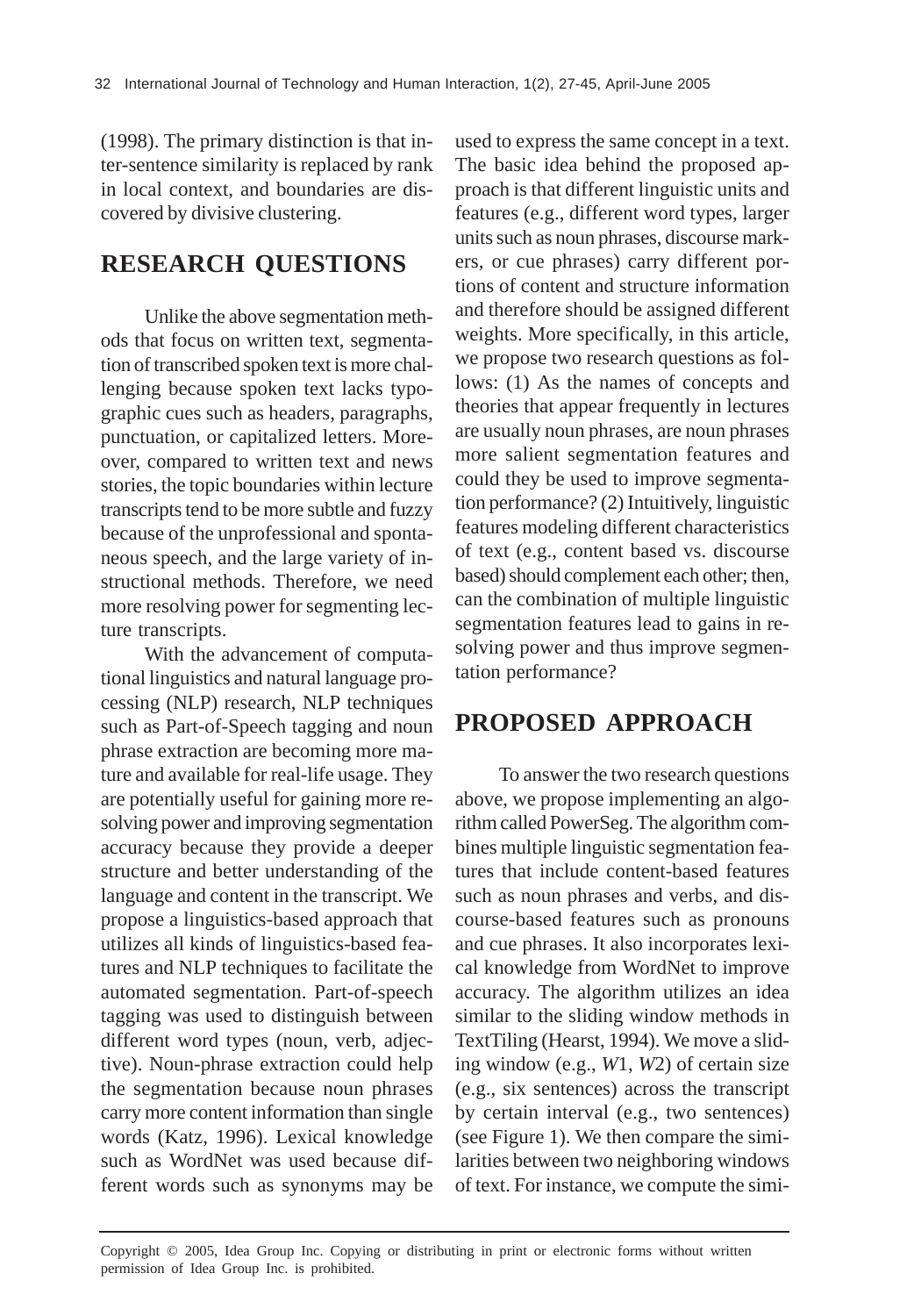larity between windows *W*1 and *W*2 (e.g., sentence numbers 14-19 vs. 20-25); then we move *W*1 and *W*2 by an interval of two sentences, and calculate the similarity between *W*1(2) and *W*2(2). We repeat this process until the sliding windows reach the end of the transcript. The places where similarities have a large variation are identified as potential topic boundaries. The basic idea here is that we view the task of topic-based segmentation as the detection of shift from one topic to the next. In other words, the task is to detect where the use of one set of terms ends and another set begins (Halliday & Hasan, 1976). Then the remaining questions are how we calculate the similarities between two windows, how we represent the topic information of each sliding window, and finally how we identify the largest variations of similarities. We will answer all these questions in the detailed algorithm description. Basically the algorithm has three major steps: (1) preprocessing, (2) features extraction, and (3) finding boundaries.

The preprocessing step performs preparation work for next steps, which is literally standardized. The algorithm takes the transcript text as input, and uses GATE (Cunningham, 2000) to handle tokenization, sentence splitting, and part-of-speech (POS) tagging. GATE is a widely used human language processing system developed at the University of Sheffield. GATE splits the text into simple tokens such as numbers, punctuation, and words; segments the text into sentences; and the part-of-speech tag was produced as an annotation on each word or symbol (e.g., NN for nouns and VB for verbs). Further, Porter's stemmer (Porter, 1980) is used for suffix stripping (e.g., "lays" becomes "lay"). Punctuation and uninformative words are removed using a stopword list. Based on the results from preprocessing, different features such as

noun phrases are extracted to represent each sliding window and used for similarities comparison.

#### **Feature Extraction**

Seven feature vectors are extracted including noun phrases (NP), verb classes (VC), word stems (WS), topic words (TNP), combined features (NV), pronouns (PN), and cue phrases (CP). The first five features (NP, VC, WS, TNP, and NV) are content-based features, which carry lexical or syntactic meanings of the body of content. The last two features (PN and CP) are discourse-based features, which describe more about the properties of the small text body surrounding the topic boundaries.

We use noun phrases instead of "bag of words" (single words) because noun phrases are usually more salient features and exhibit fewer sense ambiguities. Furthermore, most names of concepts and theories in a lecture are noun phrases. For instance, in the transcript of a lecture video about Web search engines (see Figure 1), topic 3, "Definition of Information Retrieval" and topic 4, "Architecture of Information Retrieval" share a lot of words such as "information" and "retrieval" (in bold face in Figure 1). It will be hard for algorithms using single-word features such as word repetition to distinguish between these two topics. However, it will be much easier to separate these two topics if we use noun phrases. For instance, "information retrieval" occurs several times in topic 3, but not in topic 3. We use the Arizona Noun Phraser (Tolle & Chen, 2000) to extract the noun phrases from transcript.

Besides noun phrases, verbs also carry a lot of content information. Semantic verb classification has been used to characterize document type (Klavans & Kan,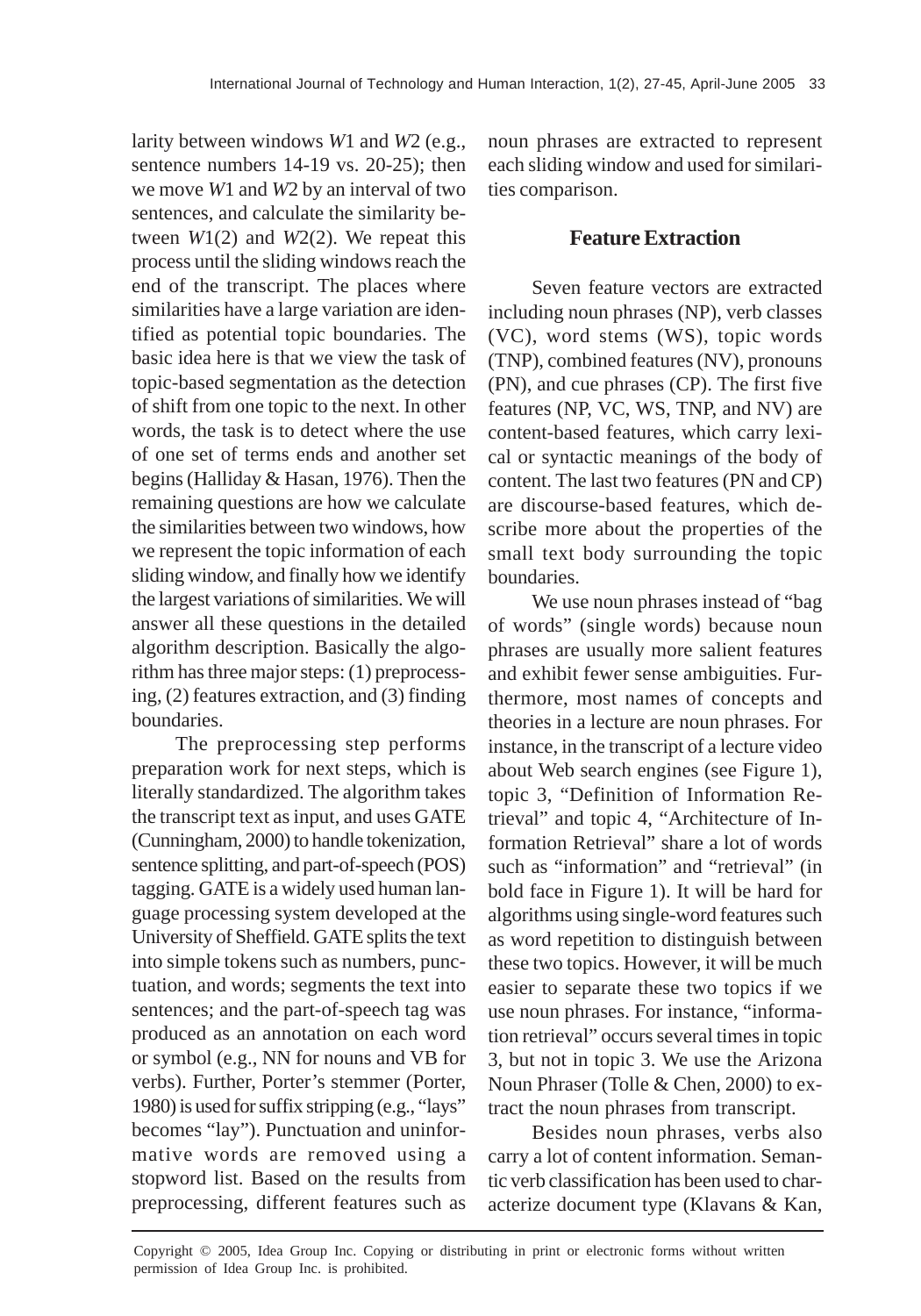1998) because verbs typically embody an event's profile. Our intuition is that verb classification also represents topic information. After removing support verbs (e.g., is, have, get, go, etc.), which do not carry a lot of content information, we use WordNet to build the links between verbs to provide a verb-based semantic profile for each text window during the segmentation process. WordNet is a lexical knowledge resource in which words are organized into synonym sets (Miller, Beckwith, Felbaum, Gross, & Miller, 1990). These synonym sets, or synsets, are connected by semantic relationships such as hypernymy or antonymy. We use the synonymy and hypernymy relationship within two levels in WordNet. We only accept hypernymy relationships within two levels because of the flat nature of verb hierarchy in WordNet (Klavans & Kan, 1998). More specifically, when two verbs between two text windows are compared, they will be considered as having the same meaning (or in the same verb class) if they are synonyms or hypernyms within two levels. Except nouns and verbs, other content words such as adjectives and adverbs will be simply used in their stem forms (word stems, WS).

Other than those simple features (nouns, verbs, and word stems), we also have two complex features. The first one is topic terms, or more exactly, topic noun phrases. Topic terms are defined as those terms with co-occurrence larger than one (Katz, 1996). Topic terms usually hold more content information (such as "information retrieval" in Figure 1), which means they should carry more weight in our algorithm. The other complex feature is a combined feature of nouns and verbs. We extract the main noun and verb in each sentence according to the POS tags, with the expectation of capturing the complex relationship information of subject plus behavior.

Different from the above five content-based features, the two discoursebased features focus on the small size text body surrounding the pseudo-boundaries proposed by the algorithm based on the five content-based features. We use a size of five words in our algorithm. In other words, we check the five words before and after the pseudo-boundaries. If we find any pronoun (from a pronoun list) within the fiveword window, we decrease the probability score of this pseudo-boundary as a true boundary. The reason is that pronouns usually substitute for nouns or noun phrases that appear within the same topic. Any occurrence of cue phrases (from a cue phrase list) will increase the probability of pseudoboundary as a true boundary because cue phrases usually indicate the change of discourse structure (e.g., cue phrase "Let" at the beginning of topic 5, Figure 1.). We use the general cue phrases list (see Table 1) and the pronoun list (see Table 2) from Reynar (1998).

After extracting the feature vectors, we need a measure to calculate the similarity between two neighboring text windows represented by the seven feature vectors.

#### **Similarity Measure**

The similarity between two neighboring text windows (*w*1 and *w*2) is calculated according to cosine measure in vector space model (Salton et al., 1996). Given two neighboring text windows, their similarity score is the sum of normalized inner product of seven feature vectors weights. The basic idea is that neighboring text windows with more overlapping of features (e.g., noun phrases, verbs) will have higher similarity. (See Equation 1.)

*j* represents the different features (1 to 7 here), and *i* ranges over all the spe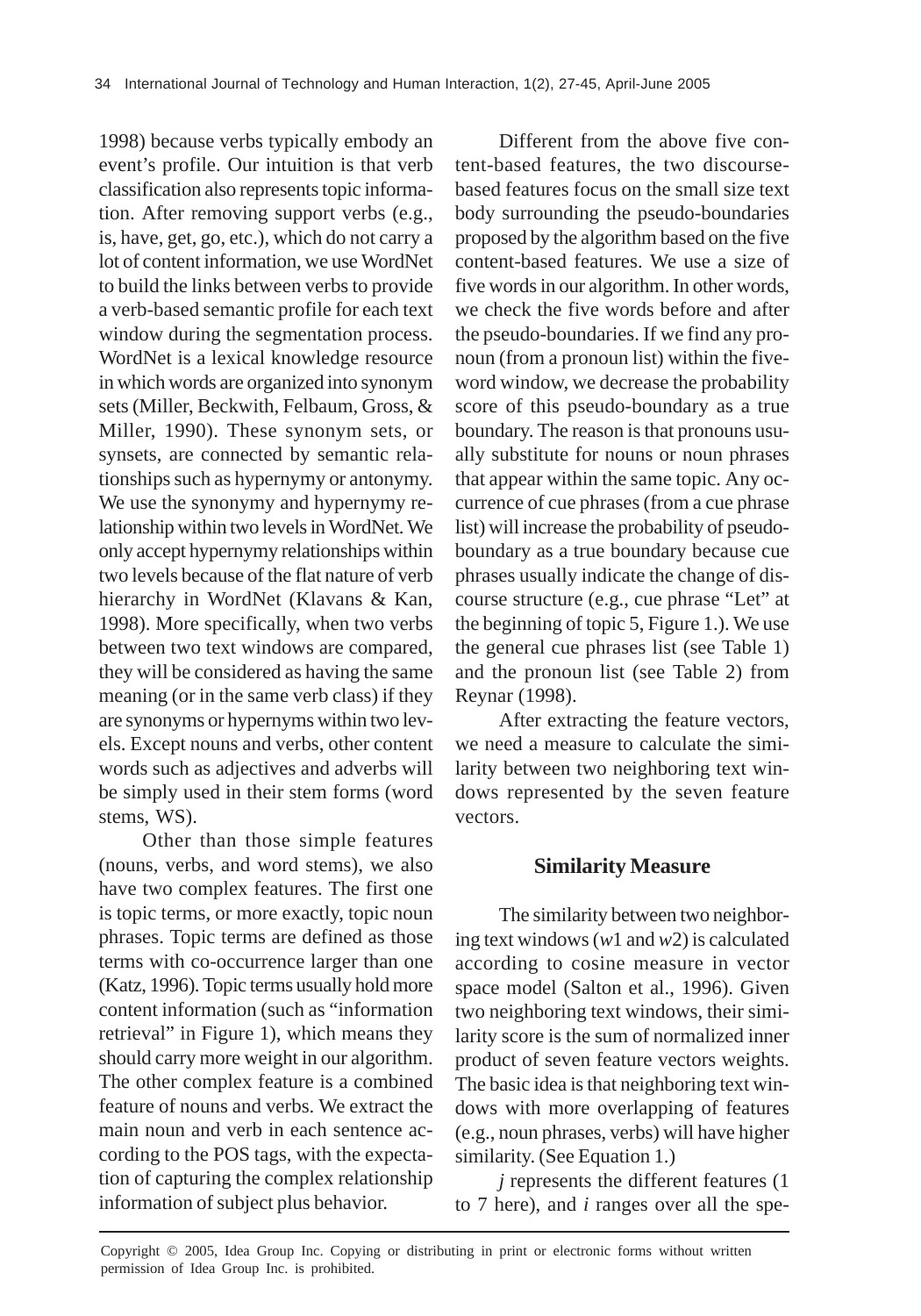*Equation 1.*

$$
Similarity(w_1, w_2) = \sum_{j} \frac{\sum_{i} f_{j,i,w_1} f_{j,i,w_2}}{\sqrt{\sum_{i} f^2_{j,i,w_1} \sum_{i} f^2_{j,i,w_2}}} S_j
$$

*Table 1. Cue phrases*

| actually    | further     | otherwise |  |
|-------------|-------------|-----------|--|
| also        | furthermore | right     |  |
| although    | generally   | say       |  |
| and         | however     | second    |  |
| basically   | indeed      | see       |  |
| because     | let         | similarly |  |
| but         | look        | since     |  |
| essentially | next        | <b>SO</b> |  |
| except      | no          | then      |  |
| finally     | now         | therefore |  |
| first       | ok          | well      |  |
| firstly     | <b>or</b>   | yes       |  |

cific feature weight values (e.g., noun phrases) in the text window. *fj,i,w1* is the *i*-th feature weight value of *j*-th type feature vector in text window *w*1. We calculate *fj,i,w1* based on term frequency (TF). *j* is the feature type and *i* is the specific word or noun phrase in the feature vector. *Sj* is the significant value of some specific feature type. The best way to calculate *Sj* is to use language model or word model and utilize large corpus. For instance, Reynar (23) uses G-model and the *Wall Street Journal* to calculate *Sj* (called word frequency in Reynar, 1998). However, without a large training corpus of lecture videos available, the significant values *Sj*

are estimated based on human heuristics and hand tuning. We assume that significances of the five features are in the following order:  $S(TNP) > S(NV) > S$  $(NP) > S (VC) > S (WS).$ 

#### **Finding the Boundaries**

After the similarity between two neighboring windows for each interval is calculated, a similarity graph for all the intervals is drawn (see Figure 2). Intervals are certain number locations in the text transcript (e.g., 13, 15, 17…), similar to the concept of "gap" in TextTiling (Hearst, 1994). The X-axis indicates intervals and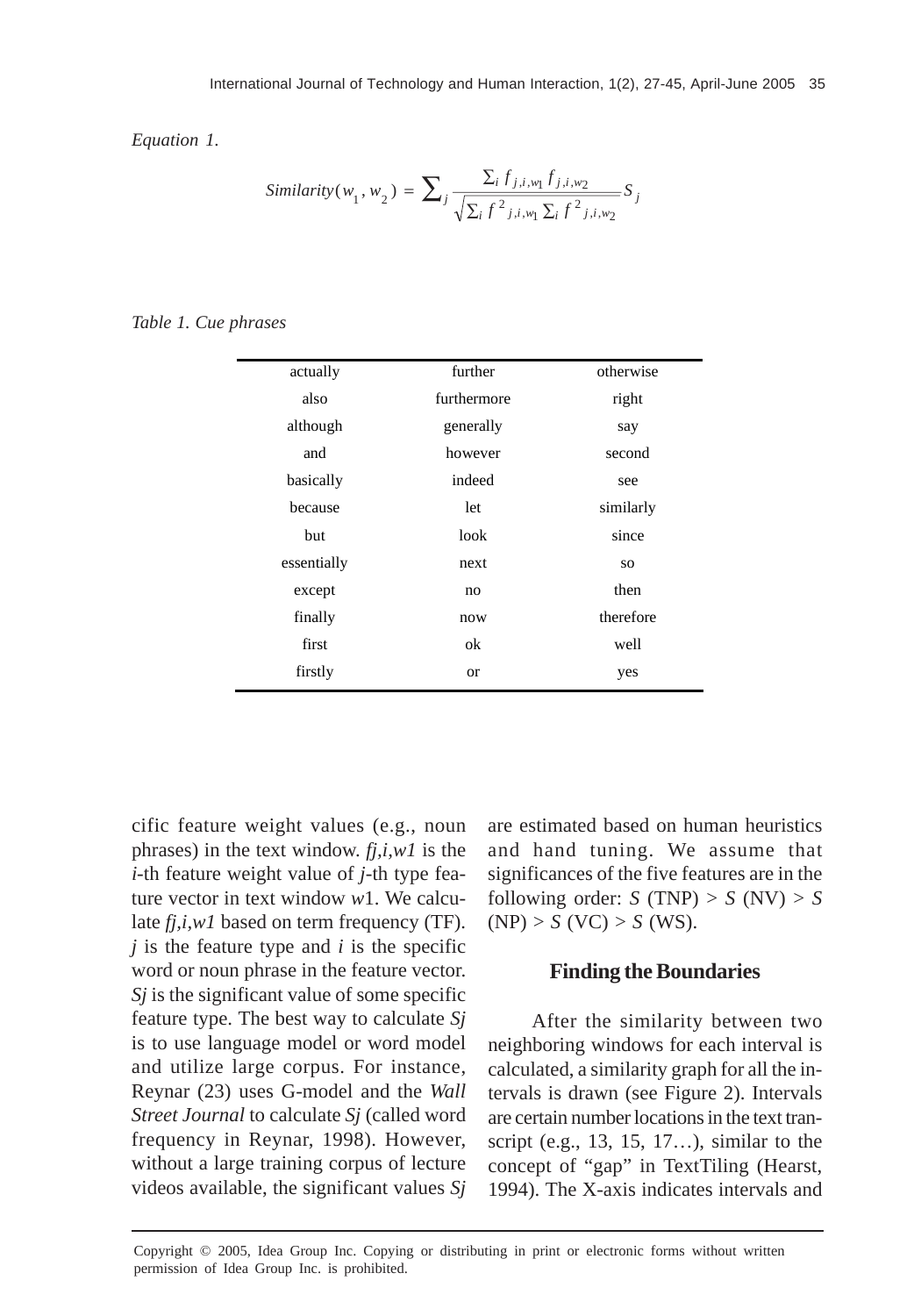Y-axis indicates similarity between neighboring windows at each corresponding interval (e.g., the interval at sentence number 17). The intervals with largest depth values (deepest valleys) are identified as possible topic boundaries. The depth value is based on the distances from the valley to the peaks to both sides of the valley, which reveals how strongly the features of topics (e.g., frequency of noun phrases occurring) change on both sides. For instance, the depth value of the interval at sentence number 27 is equal to  $(y3 - y2) + (y1 - y2)$  (see Figure 2). To decide how many boundaries the algorithm will assign, we use a cutoff function  $(m - sd)$ . *m* is the mean of all depth values and *sd* is the standard deviation. In other words, we draw boundaries only if the depth values are larger than  $(m - sd)$ .

### **EVALUATION**

To test our research questions that noun phrases are salient features and that the combination of features improve accuracy, we evaluated our algorithm with a subset of features. We chose five features (NP, TNP, WS, CP, PN) to conduct a preliminary experiment. Those five features include salient features such as noun phrases (NP) and a combination of both content- and discourse-based features: NP, TNP (topic noun phrases), and WS (word stems) for content-based features, and CP (cue phrases) and PN (pronoun) for discourse-based features. The performance of PowerSeg was compared to that of a baseline method and TextTiling (Hearst, 1994), one of the best text segmentation algorithms. For TextTiling we used a Java implementation from Choi (2000). We also developed a simple version of the baseline segmentation algorithm. The baseline algorithm randomly chose points (e.g., certain sentence numbers) to be topic boundaries. We hypothesized that:

*H1: The PowerSeg algorithm with NP alone achieves a higher performance than TextTiling and Baseline.*

*H2: The PowerSeg algorithm with NP+CP+PN achieves a higher performance than PowerSeg with NP alone or WS alone.*

#### **Data Set and Performance Metrics**

Since there was no available annotated corpus for lectures videos, we used the lecture videos in our e-learning system called Learning By Asking (LBA) (Zhang, 2002) as pilot data for evaluation. Because the task of transcribing lecture videos is very time consuming, we choose a small data set of three videos for our preliminary experiment. All three videos are chosen randomly and transcribed by human experts. The three videos are selected from two different courses and instructors. One video was from a lecture about the Internet and Web search engines, and the other two were from a database course. Three transcripts corresponding to the videos were used for the evaluation purpose. The average length of the videos is around 28 minutes, and the average number of words in the transcripts is 1,859. We assumed that the segmentation results from the experts are perfect (100% accuracy). The performance measures of PowerSeg, TextTiling, and Baseline were calculated by comparing their output results to the results from the experts.

Selecting an appropriate performance measure for our purpose is difficult. The metric suggested by Beeferman et al. (1997) is well accepted and has been adopted by TDT. It measures the probability that two sentences drawn at random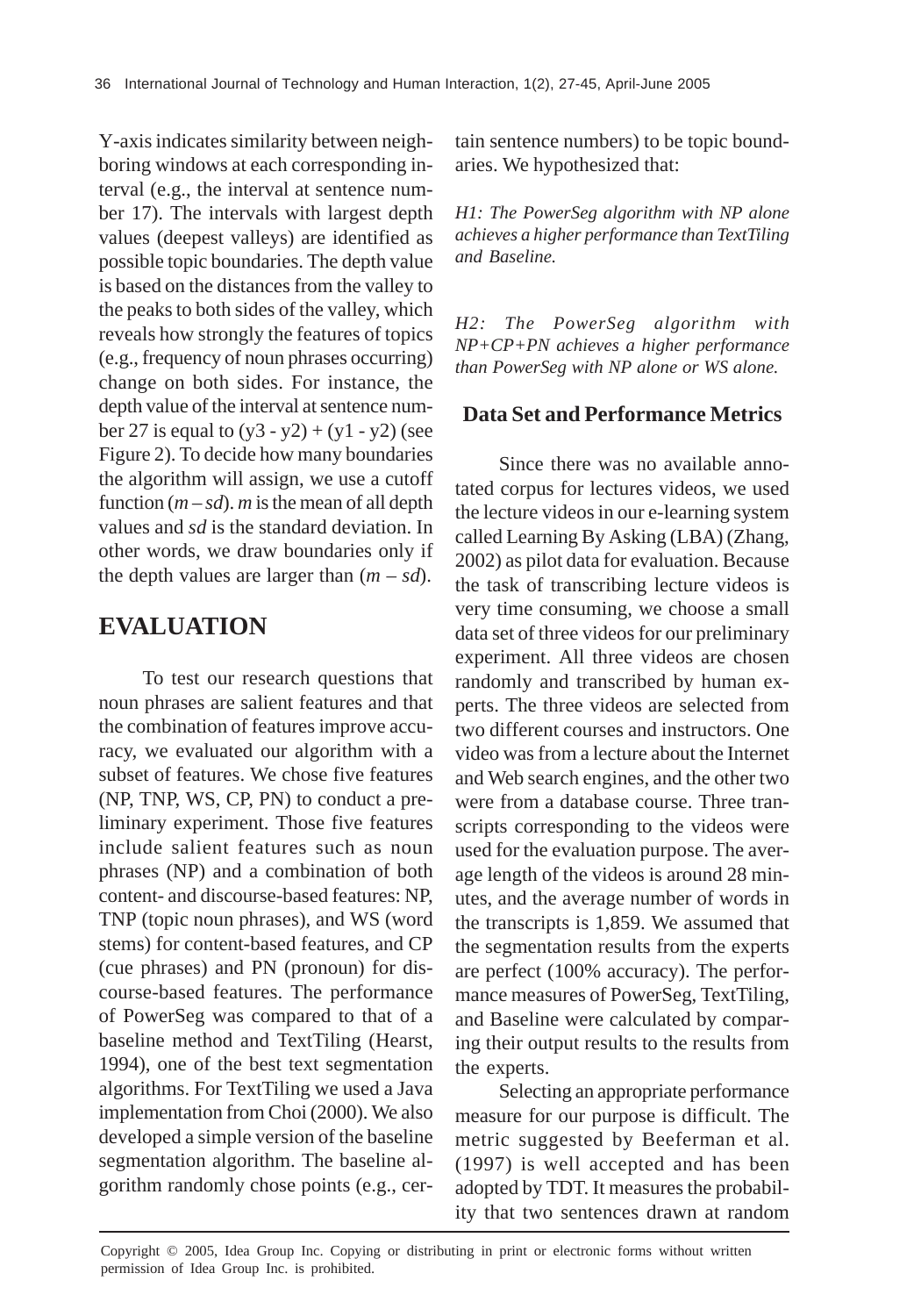from a corpus are correctly classified as to whether they belong to the same story. However, this metric cannot fulfill our purpose because it requires some knowledge of the whole collection and it is not clear how to combine the scores from probabilistic metrics when segmenting collections of texts in different files (Reynar, 1998). Instead, we chose precision, recall, and Fmeasure as our metrics. Precision and recall were chosen because they are well accepted and frequently used in information retrieval and text segmentation literature (Hearst, 1994; Reynar, 1998). F-measure was chosen to overcome the tuning effects of precision and recall. Precision, recall, and F-measure were defined as shown in Equation 2.

No\_of\_Matched\_Boundaries is the number of correctly identified or matched boundaries when comparing to actual boundaries identified by experts. No\_of\_Hypothesized\_Boundaries is the number of boundaries proposed by the algorithm (e.g., PowerSeg). Besides exact match, we also used the concept of fuzzy boundary which means that hypothesized boundaries that are a few sentences (usually one) away from the actual boundaries are also considered as correct. We used fuzzy boundary because for lengthy lecture videos, one sentence away from the actual boundary is acceptable for most applications. It is only a very short time period when we map the transcript back to the video. For instance, the average time span of one sentence in our data set is only 12 seconds.

#### **Experiment and Results**

We ran the three algorithms (Baseline, TextTiling, and PowerSeg) using the three transcripts and calculated the mean performance. The performance measures (precision, recall, and F-Measure) were calculated under two conditions: exact match and fuzzy boundary. Under fuzzy boundary condition, hypothesized boundary that is one sentence away from the actual boundary is acceptable.

*Hypothesis Testing*. First, in order to test whether noun phrases are salient features (H1), we ran the PowerSeg algorithm with the NP feature only, TextTiling, and baseline using our dataset. We found that even with NP only, PowerSeg improved the performance (F-Measure) by more than 10% compared to both Baseline and TextTiling under "fuzzy boundary" condition (see Table 3). Under the "exact match" condition, the PowerSeg only performed 5% better than Baseline, although it was 15% better than TextTiling. Surprisingly, the TextTiling algorithm performed even worse than Baseline. It showed that the "bag of

*Equation 2.*

$$
P(recision) = \frac{No\_of\_Matched\_Boundaries}{No\_of\_Hypothesized\_Boundaries}
$$
 
$$
R(ecall) = \frac{No\_of\_Matched\_Boundaries}{No\_of\_Actual\_Boundaries}
$$

 $P + R$  $F$  - Measure  $=\frac{2PR}{P + R}$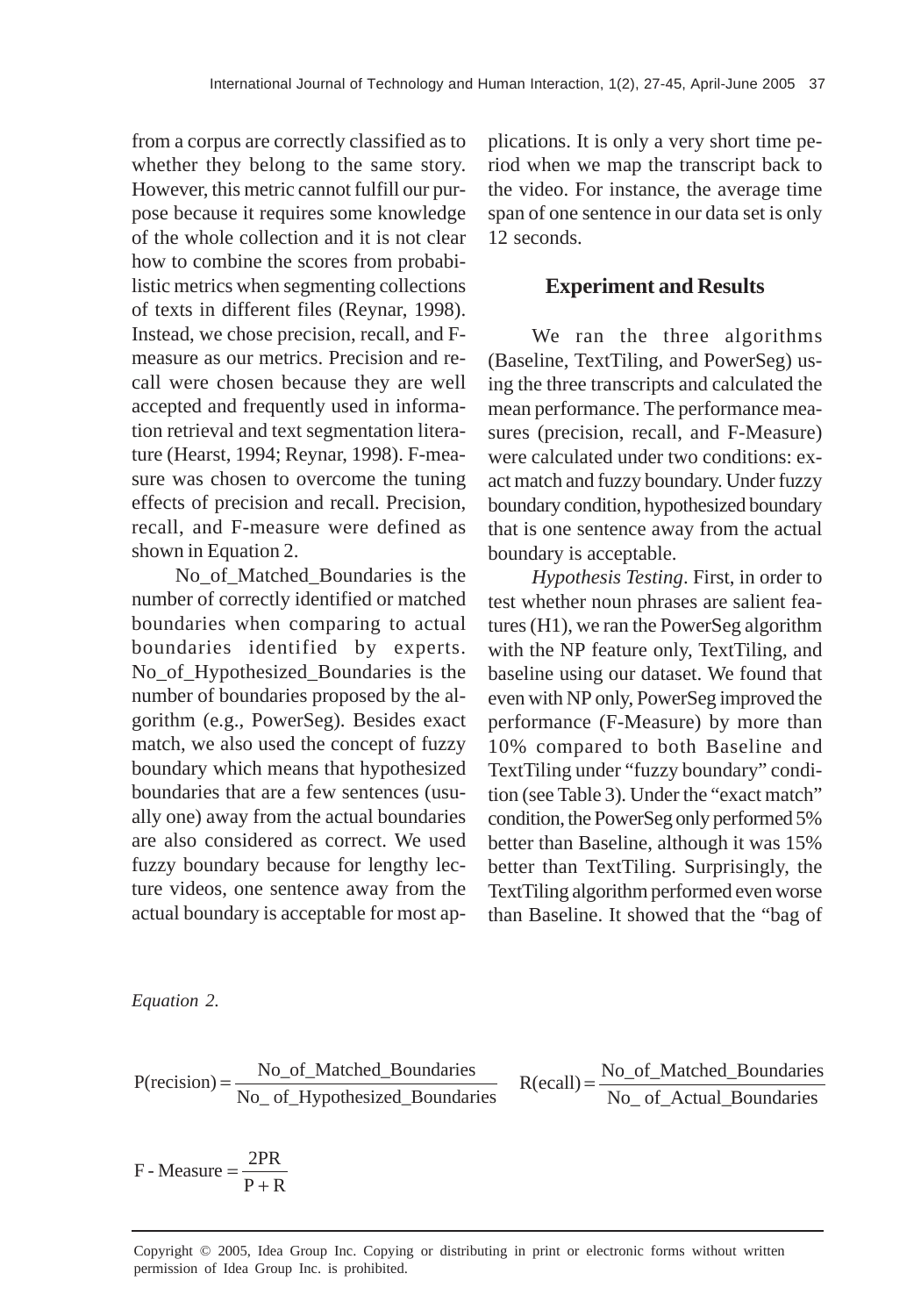| she     | he      | they   | themselves |
|---------|---------|--------|------------|
| her     | him     | their  |            |
| hers    | his     | them   |            |
| herself | himself | theirs |            |

*Table 2. Pronouns*

*Table 3. Comparison of algorithms*

|                   |           | <b>Exact Match</b> |           |           | Fuzzy $(1)$ |           |
|-------------------|-----------|--------------------|-----------|-----------|-------------|-----------|
| <b>Algorithms</b> | Precision | Recall             | F-Measure | Precision | Recall      | F-Measure |
| <b>Baseline</b>   | 0.32      | 0.32               | 0.32      | 0.56      | 0.56        | 0.56      |
| <b>TextTiling</b> | 0.30      | 0.18               | 0.22      | 0.75      | 0.46        | 0.56      |
| PowerSeg (NP)     | 0.41      | 0.35               | 0.37      | 0.77      | 0.67        | 0.70      |

words" algorithms were not good at identifying exact topic boundaries, especially when the transcript is about sub-topics with a lot of words shared (e.g., topics 13 and 14 in Figure 1). On the other hand, all algorithms performed better under the "fuzzy boundary" condition as expected.

In order to evaluate the effectiveness of features combination (H2), we ran four different versions of PowerSeg which used four types of feature subsets: WS (word stem only), NP (noun phrase only), NP+TNP (noun phrase plus topic noun phrases), and NP+CP+PN (noun phrases, cue phrases, and pronouns) (see Table 4). We found that the combination of noun phrases, cue phrases, and pronouns had a better performance than using noun phrases (NP) only. This showed that the combination of multiple features, especially the combination of content-based features and discourse-based features, improved segmentation performance (F-Measure).

However, the improvement was very small, only around 2%. The possible reason was that the cue phrase list and pronoun list we used are too general given our small data set. Those words may happen

rarely in the small dataset. To our surprise, the NP+TNP combination performed slightly worse than using NP only. One possible reason is that although we defined topic noun phrases as those noun phrases with frequency larger than one, our feature weighting method and calculation of similarity were still based on term frequency. When we calculated the similarity between two text windows, TNPs already occupied a large percentage of weight. From another perspective, it also showed that complementary features such as content-based features and discourse-based features would improve performance, but not those with similar characteristics such as noun phrases and topic noun phrases.

In summary, H1 has been supported, but H2 has not. In other words, the PowerSeg algorithm using noun phrases alone performed better than the Baseline and the TextTiling methods. Referring to our first research question, we have shown that noun phrases are salient linguistic features that can greatly improve the performance of video segmentation system. We suggest that noun phrasing can be useful for video indexing and other applications.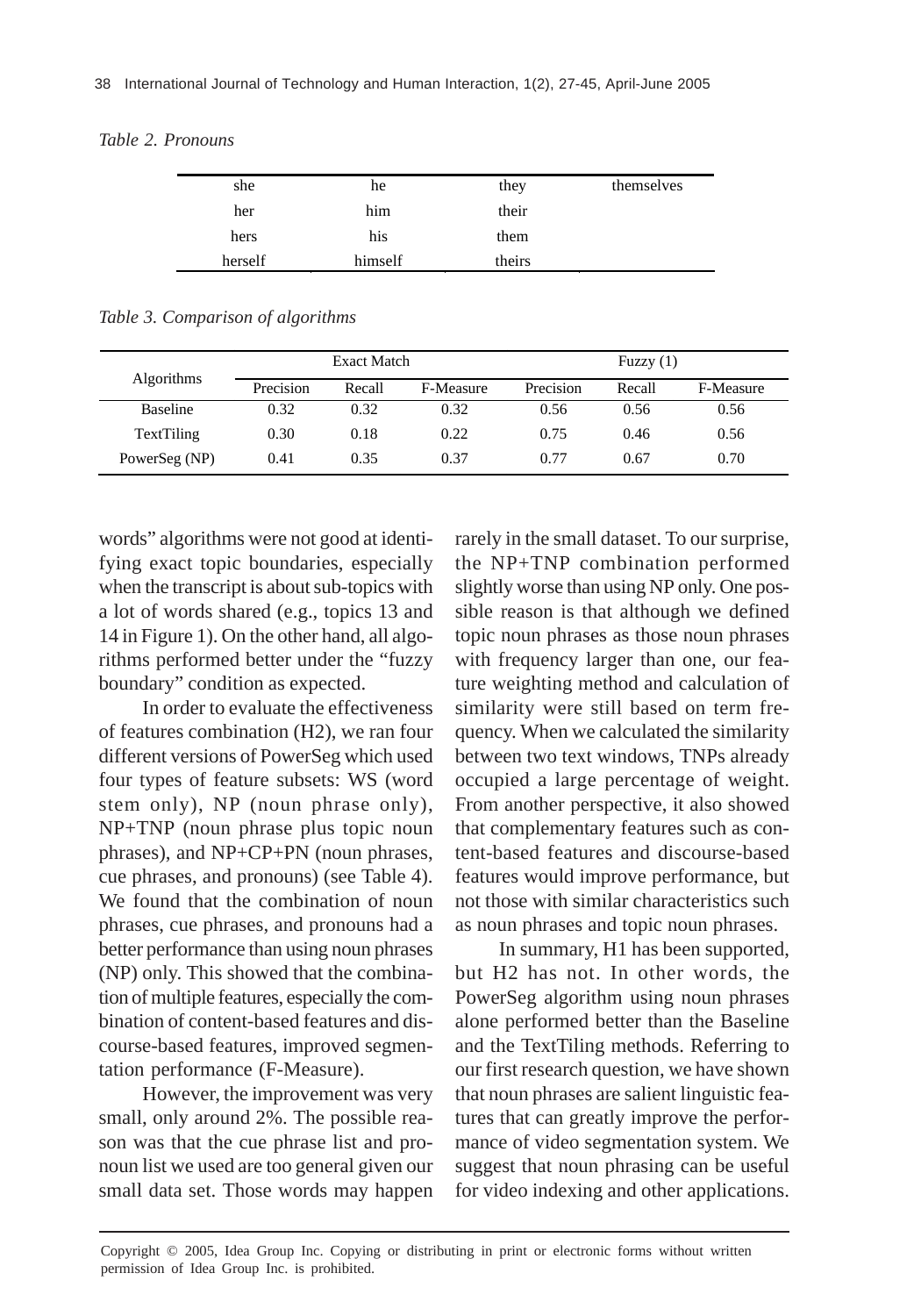However, concerning the second research question, we found that the combination of different linguistic features did not further improve the performance of the algorithm. Beside small test dataset and general cue phrase and pronoun list, another possible reason is that noun phrases are very important and already represent most of the topic and content information in the text. Therefore, the addition of other features does not provide more useful information to the algorithm.

# **DISCUSSION**

Overall the experiment results are promising. Our proposed PowerSeg algorithm achieved 0.70 in F-measure when noun phrases were used as the only feature and the fuzzy boundary was applied. As it has been shown that human agreement on video segmentation is often only around 0.76 (Precision: 0.81; Recall: 0.71) (Hearst, 1994), our algorithm has performed similarly by agreeing well with the segmentation generated by our human experts.

Because of the distinct characteristics of datasets and different performance measures (as described in our literature review and in evaluation sections), it is hard to compare the segmentation results with those achieved in other domains such as broadcast news segmentation. However, the segmentation of lecture videos is expected to be more difficult because of the lack of large training datasets and the large variety of instructional methods. For instance, the formal presentation format and cue phrases that the methods in the news domain heavily rely on are not available for lecture videos. As previous research shows that the segmentation performance of the HUB-4 news broadcast data, measured by precision and recall, is only around 0.6

(Reynar, 1998), our algorithm achieves a promising performance. For further comparison, future research needs to be conducted to evaluate the performance of our algorithm using broadcast news data.

In the following, we discuss the practical implication of our research and also the limitations of the experiment.

# **PRACTICAL IMPLICATIONS**

Our study has proposed a video segmentation algorithm and has significant implications for multimedia and e-learning applications. The proposed algorithm achieved a precision of 77% and a recall of 68% (when using a combination of noun phrases, cue phrases, and pronouns), which we believe is sufficient for practical applications, because even human experts do not agree totally with their segmentation results (Hearst, 1994). With the decreasing cost of disk storage and network bandwidth, and the increasing amount of digitized lecture videos available, the proposed algorithm can be applied to facilitate better organization of the videos. For example, in the LBA e-learning system discussed earlier, lecture videos can be segmented to support better retrieval and browsing by students. This automated approach will save a lot of time and effort that human experts would need in order to manually segment the videos. The video segmentation technique also facilitates the classification of videos into topics. This could allow instructors to share their lectures more easily, for example, by sharing segments of their lecture videos on certain topics.

We also found that noun phrases are salient features and very useful for video segmentation based on text. It suggests that noun phrases can also be useful for other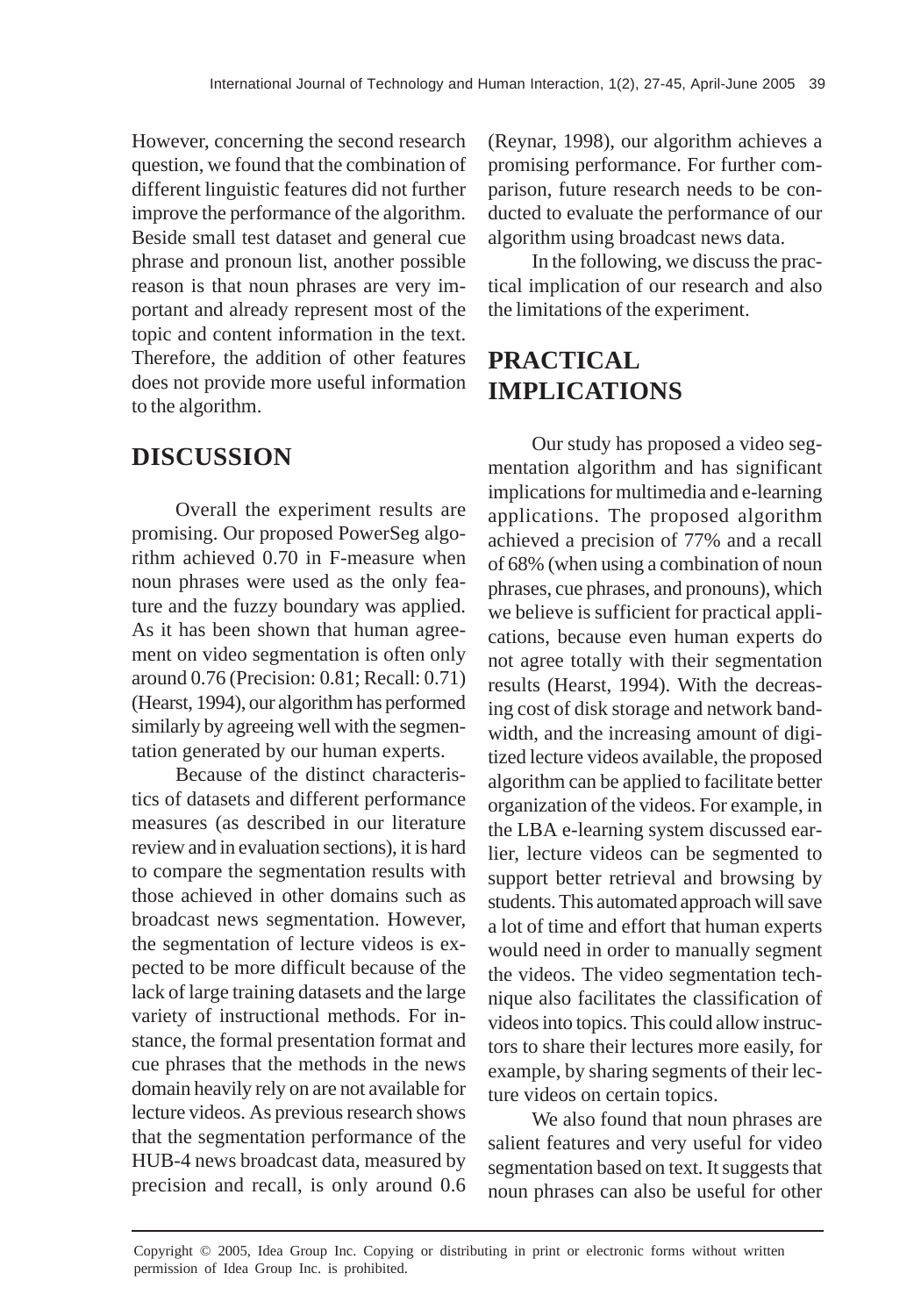| <b>Features</b><br>Combination | <b>Exact Match</b> |        |           | Fuzzy $(1)$ |        |           |
|--------------------------------|--------------------|--------|-----------|-------------|--------|-----------|
|                                | Precision          | Recall | F-Measure | Precision   | Recall | F-Measure |
| <b>Baseline</b>                | 0.32               | 0.32   | 0.32      | 0.56        | 0.56   | 0.56      |
| WS                             | 0.30               | 0.18   | 0.22      | 0.75        | 0.46   | 0.56      |
| <b>NP</b>                      | 0.41               | 0.35   | 0.37      | 0.77        | 0.67   | 0.70      |
| $NP+TNP$                       | 0.39               | 0.32   | 0.34      | 0.73        | 0.60   | 0.65      |
| $NP + CP + PN$                 | 0.42               | 0.37   | 0.39      | 0.77        | 0.68   | 0.72      |

*Table 4. Comparison of PowerSeg with different feature subsets*

video applications when transcripts are available. For example, the noun phrases can be used for indexing, classification, or clustering of videos in e-learning or other video applications.

### **LIMITATIONS**

There are several limitations of our study. First, although the evaluation results are encouraging, one should note that only three videos were used in our experiment. Caution needs to be taken when interpreting our findings. More evaluations on larger sets of data from different instructors and courses will be needed to increase the reliability and validity of our results. Second, the "transcript problem" needs to be addressed. The performance of the video segmentation algorithm depends greatly on the correctness of the transcripts. Currently, when transcripts of the videos are not available, they have to be created using speech recognition software, which often does not achieve high accuracy. Such transcripts have to be corrected manually in order to ensure better performance in video segmentation. As such, the video segmentation process cannot be fully automated when transcripts are not available. Third, the method is currently designed and tested for English lectures only. Noun phrases, while salient in English, may not be as useful in other languages. Some components in our system are also language-specific (e.g., the speech recognition software). Customization of the system, tuning of the parameters, and further testing will be necessary if the algorithm is applied to videos in a language other than English.

# **CONCLUSION AND FUTURE DIRECTIONS**

With the purpose of extracting the hidden knowledge structure of lecture videos, and making them searchable and usable for educators and students, we investigated an automated video segmentation approach with high performance, especially for videos having few shot changes and unclear topic boundaries. We explored how computational linguistics research and natural language processing techniques can facilitate automated segmentation. Our approach utilized salient linguistic segmentation features such as noun phrases, and combined content-based and discoursebased features to gain more resolving power. Our preliminary experiment results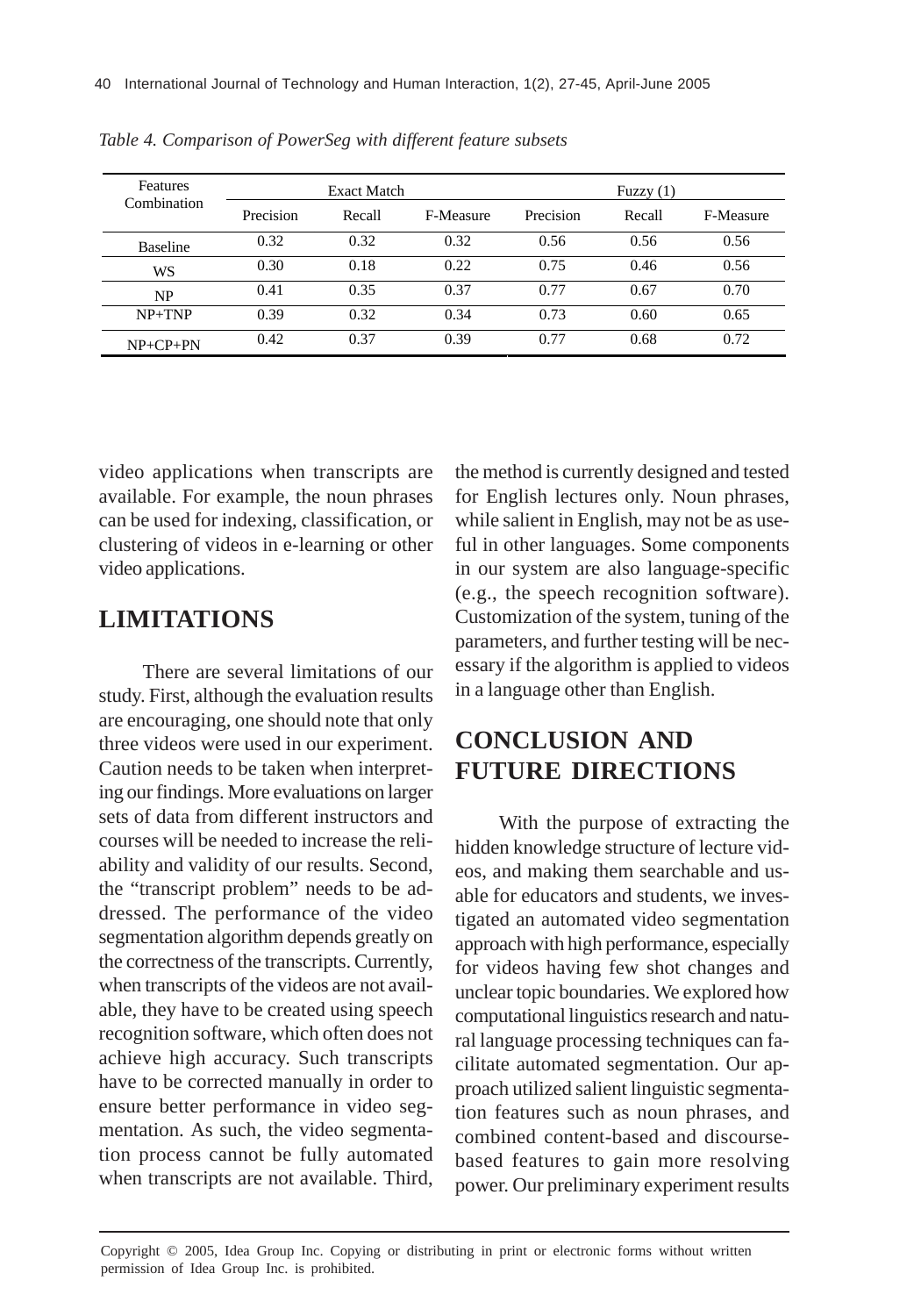*Figure 3. Part of the transcript for a lecture video about Information Retrieval and Web search engines (each line starts with the sentence number. Lines with "==========" are boundaries identified by automated algorithm. Lines start with "Topic:" are actual boundaries identified by human experts)*



demonstrated that the effectiveness of noun phrases as salient features and the methodology of combining multiple segmentation features to complement each other are promising.

We are currently in the process of implementing the full algorithm into the LBA system. We believe that the automated segmentation algorithm is a critical part of the preprocessing and authoring tool for the LBA system, and appropriate segmentations can improve the effectiveness and efficiency of information browsing or searching (e.g., in terms of time cost) and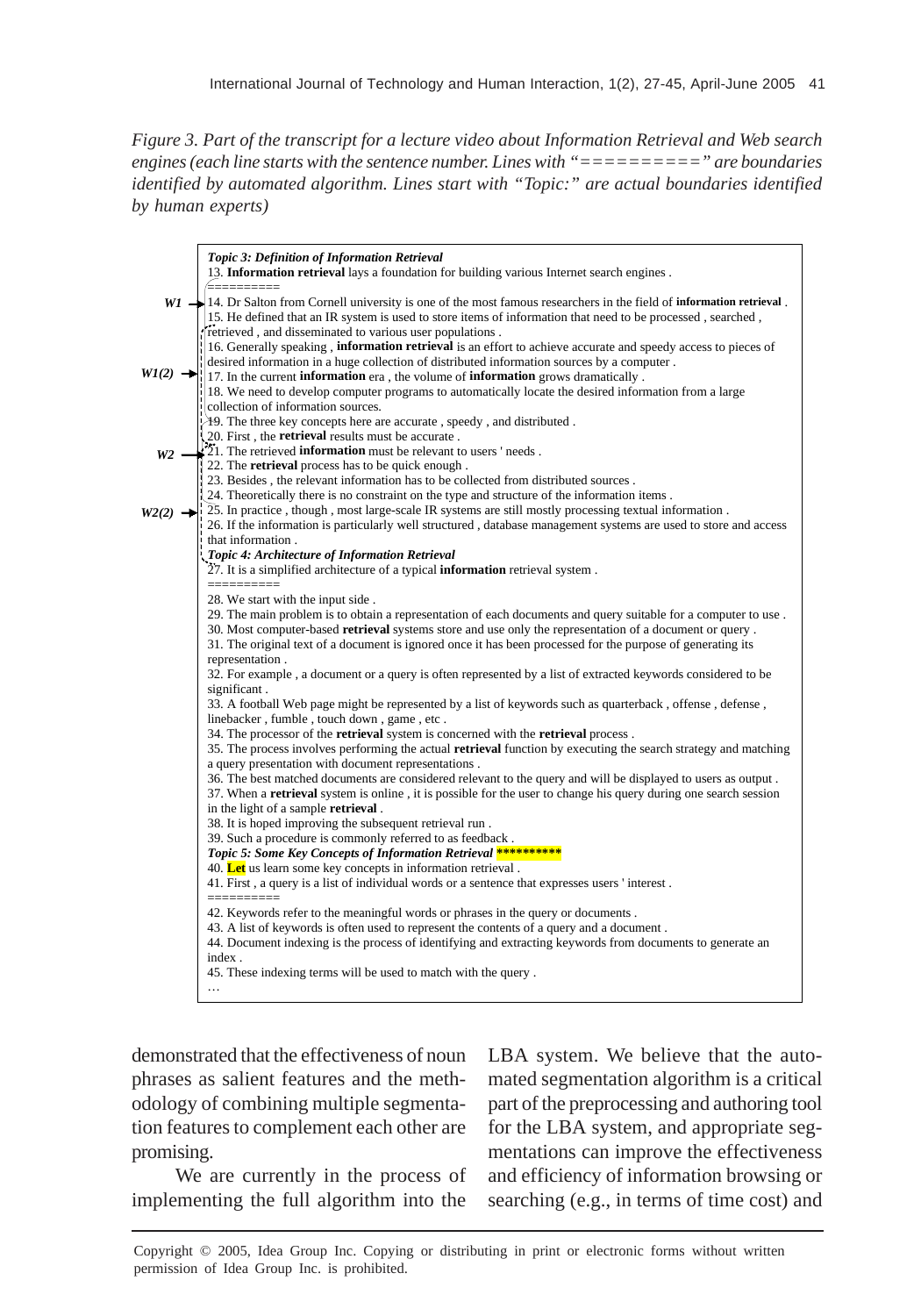*Figure 4. Example of a similarity graph (dashed vertical lines indicate the boundaries proposed by automated method (e.g., PowerSeg here); solid vertical lines indicate the actual boundaries)*



thus the effectiveness of student learning. A controlled experiment, therefore, is proposed to assess the efficiency and effectiveness of our automated segmentation approach in the LBA system undertaken by students. University students will be recruited to participate in the experiment. The learning performance of the students using the LBA system with automated segmentation will be measured and compared to those who use the LBA system with manual segmentation and who use the LBA system without segmentation. We hypothesize that the LBA system with automated segmentation will produce the comparable learning performance as the LBA system with manual segmentation.

In the proposed experiment, subjects will be randomly assigned to three groups, one control group where students learn via the LBA system without segmentation, and two treatment groups where students learn via the LBA system with automated or manual segmentation. Students in each group will be required to finish a lecture in LBA and then complete an open-book exam (posttest) with multiple-choice questions on the knowledge they learned from the lecture. A pretest, which is an equaldifficulty-level exam like the posttest, will be given to the students before they start to learn. The differences between the posttest and the pretest, as well as the time for completing the posttest, are used as measures of a student's learning performance. Using a methodology that we developed in our previous research (Cao, Crews, Nunamaker, Burgoon, & Lin, 2004), we will also test the usability — such as user indication of utility, ease of use, and naturalness, of the LBA system — which will further demonstrate the value of the segmentation approach.

### **REFERENCES**

- Allan, J., Carbonell, J., Doddington, G., Yamron, J., & Yang, Y. (1998). Topic detection and tracking pilot study: Final report. *Proceedings of the DARPA Broadcast News Transcription and Understanding Workshop*.
- Agius, H.W. & Angelides, M.C. (1999). Developing knowledge-based intelligent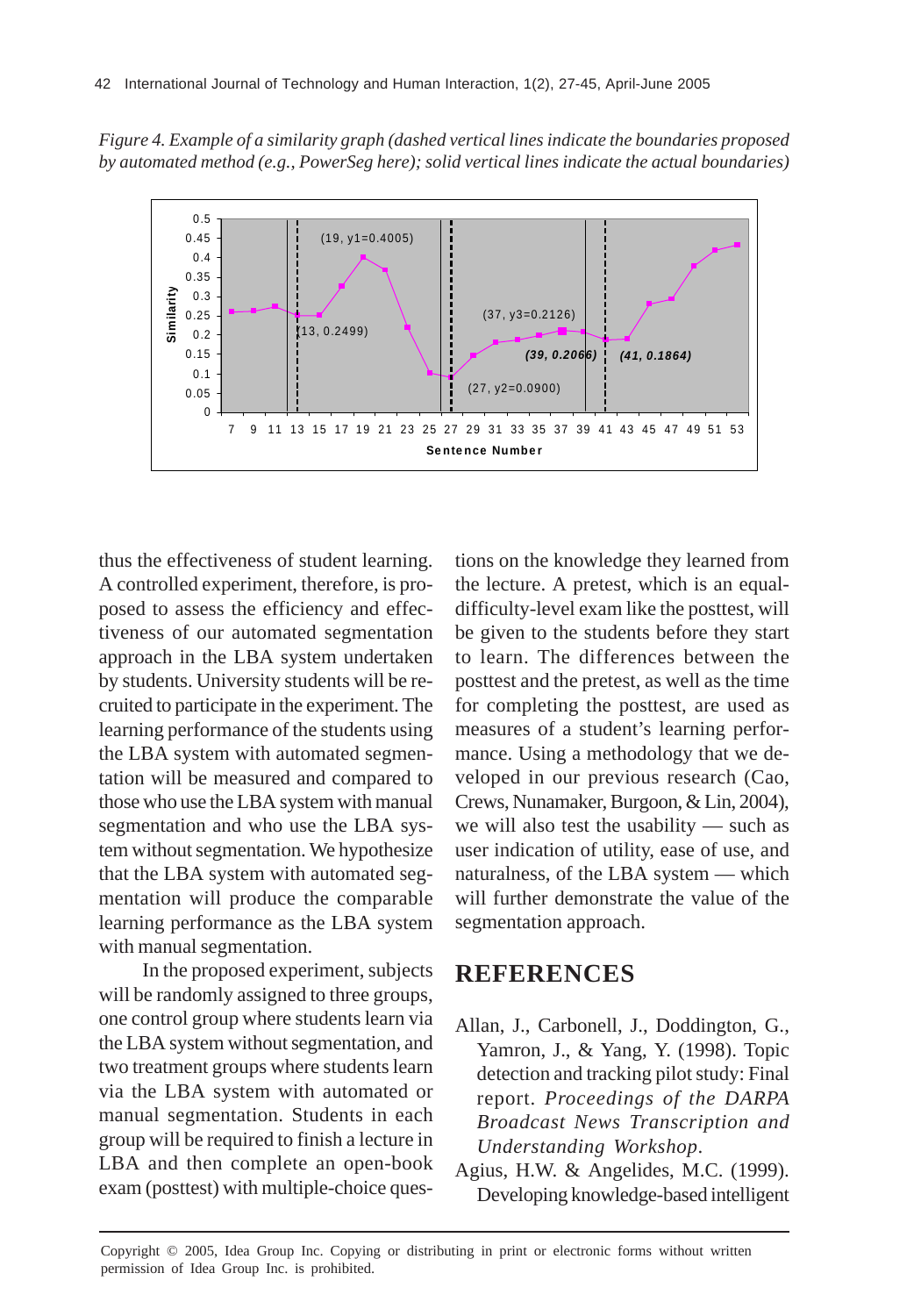multimedia tutoring systems using semantic content-based modeling. *Artificial Intelligence Review*, *13,* 55-83.

- Baltes, C. (2001). The e-learning balancing act: Training and education with multimedia. *IEEE Multimedia*, *8*(4), 16-19.
- Beeferman, D., Berger, A., & Lafferty, J. (1997). Text segmentation using exponential models. *Proceedings of the 2nd Conference on Empirical Methods in Natural Language Processing* (pp. 35- 46).
- Blei, D.M. & Moreno, P.J. (2001). Topic segmentation with an aspect hidden Markov model. *Proceedings of the 24th International Conference on Research and Development in Information Retrieval* (SIGIR 2001). New York: ACM.
- Cao, J., Crews, J.M., Nunamaker, J.F. Jr., Burgoon, J.K., & Lin, M. (2004). User experience with Agent99 Trainer: A usability study. *Proceedings of 37th Annual Hawaii International Conference on System Sciences* (HICSS 2004), Big Island, Hawaii.
- Choi, F. (2000). Advances in domain independent linear text segmentation. *The North American Chapter of the Association for Computational Linguistics* (NAACL), Seattle, Washington.
- Cunningham, H. (2000). *Software architecture for language engineering*. PhD Thesis, University of Sheffield, UK.
- Daft, R.L. & Lengel, R.H. (1986). Organizational information requirements, media richness and structural design. *Management Science*, *32*(5), 554-571.
- Halliday, M. & Hasan, R. (1976). *Cohesion in English*. Longman.
- Hearst, M.A. (1994). TextTiling: Segmenting text into multi-paragraph subtopic passages. *Computational Linguistics*, *23*(1), 33-64.
- Heinonen, O. (1998). Optimal multi-paragraph text segmentation by dynamic pro-

gramming. *Proceedings of 17th International Conference on Computational Linguistics* (COLING-ACL98) (pp. 1484-1486).

- Hepple, M. (2000). Independence and commitment: Assumptions for rapid training and execution of rule-based POS taggers. *Proceedings of the 38th Annual Meeting of the Association for Computational Linguistics* (ACL-2000), Hong Kong.
- Kan, M., Klavans, J.L., & McKeown, K.R. (1998). Linear segmentation and segment significance. *Proceedings of the 6th International Workshop of Very Large Corporations* (pp. 197-205).
- Katz, S.M. (1996). Distribution of content words and phrases in text and language modeling. *Natural Language Engineering*, *2*(1), 15-59.
- Kaufmann, S. (1999, June). Cohesion and collocation: Using context vectors in text segmentation. *Proceedings of the 37th Annual Meeting of the Association of Computational Linguistics* (Student Session) (pp. 591-595), College Park, Maryland.
- Klavans, J. & Kan, M.Y. (1998). Role of verbs in document analysis. *Proceedings of 17th International Conference on Computational Linguistics* (COLING-A CL98) (pp. 680-686).
- Kozima, H. & Furugori, T. (1993). Similarity between words computed by spreading activation on an English dictionary. *Proceedings of the European Association for Computational Linguistics* (pp. 232-239).
- Lin, M., Crews, J.M., Cao, J., Nunamaker, J.F. Jr., & Burgoon, J.K. (2003). AGENT99 Trainer: Designing a Webbased multimedia training system for deception detection knowledge transfer. *Proceedings of the 9th Americas Conference on Information Systems*,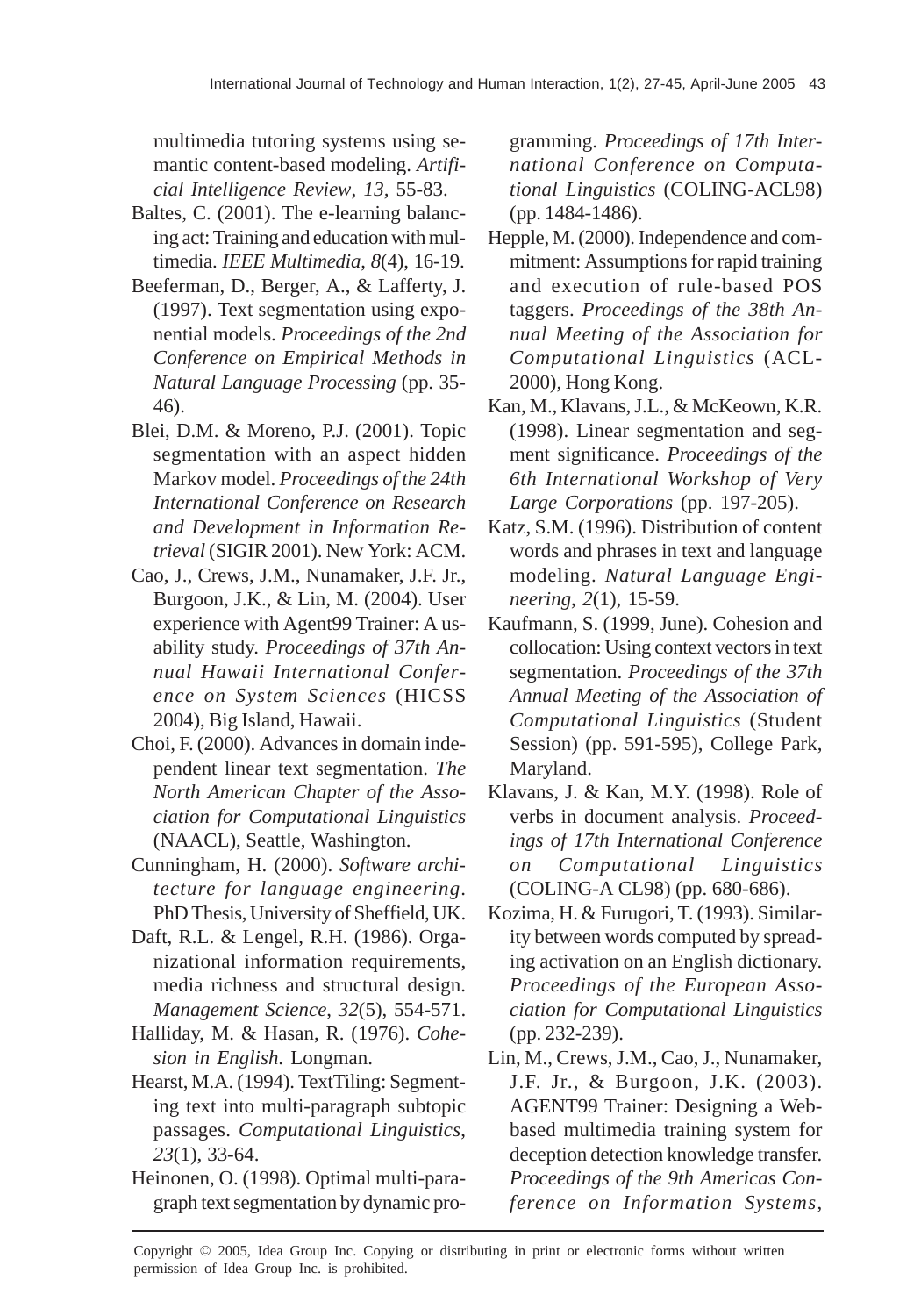Tampa, Florida.

- Miller, G., Beckwith, R., Felbaum, C., Gross, D., & Miller, K. (1990). Introduction to WordNet: An online lexical database. *International Journal of Lexicography (Special Issue), 3*(4), 235-312.
- Morris, J. & Hirst, G. (1991). Lexical cohesion computed by thesaural relations as an indicator of the structure of text. *Computational Linguistics*, *17,* 21-48.
- Ponte, J.M. & Croft, W.B. (1997). Text segmentation by topic. *Proceedings of the European Conference on Digital Libraries* (pp. 113-125), Pisa, Italy.
- Porter, M. (1980). An algorithm for suffix stripping. *Program*, *14*(3), 130-137.
- Reynar, J.C. (1994). An automatic method of finding topic boundaries. *Proceedings of the 32nd Annual Meeting of the Association for Computational Linguistics* (Student Session) (pp. 331-333), Las Cruces, New Mexico.
- Reynar, J.C. (1998). *Topic segmentation: Algorithms and applications*. PhD thesis, Computer and Information Science, University of Pennsylvania, USA.
- Reynar, J.C. (1999). Statistical models for topic segmentation. *Proceedings of 37th Annual Meeting of the ACL* (pp. 357-364).
- Salton, G., Allan, J., & Buckley, C. (1993). Approaches to passage retrieval in full text information systems. *Proceedings of the 16 Annual International ACM SIGIR Conference on Research and Development in Information Retrieval* (pp. 49-58), Pittsburgh, Pennsylvania.
- Salton, G., Singhal, A., Buckley, C., & Mitra, M. (1996). Automatic text decomposition using text segments and text themes. *Proceedings of Hypertext'96* (pp. 53- 65). New York: ACM Press.
- Sean, J.A. (1997). *Capitalising on interactive multimedia technologies in dynamic environments.* Retrieved March

1, 2004, from *http://crm.hct.ac.ae/ 021senn.html*

- Tolle, K. & Chen, H. (2000). Comparing noun phrasing techniques for use with medical digital library tools. *Journal of the American Society for Information Science (Special Issue on Digital Libraries)*, *51*(4), 352-370.
- Utiyama, M. & Isahara, H. (2001). A statistical model for domain-independent text segmentation. *Proceedings of the 9th Conference of the European Chapter of the Association for Computational Linguistics* (pp. 491-498).
- Wactlar, H.D. (2000). Informedia—search and summarization in the video medium. *Proceedings of the Imagina 2000 Conference*, Monaco.
- Yaari, Y. (1997). Segmentation of expository texts by hierarchical agglomerative clustering. *Proceedings of Recent Advances in Natural Language Processing*, Bulgaria.
- Yamron, J.P., Carp, I., Gillick, L., Lowe, S., & Van Mulbregt, P. (1999). Topic tracking in a news stream. *Proceedings of the DARPA Broadcast News Workshop*.
- Youmans, G. (1991). A new tool for discourse analysis: The vocabulary management profile. *Language*, *67*(4), 763- 789.
- Zhang, D.S. (2002). *Virtual mentor and media structuralization theory.* PhD thesis, University of Arizona, USA.
- Zhang, H.J. & Smoliar, S.W. (1994). Developing power tools for video indexing and retrieval. *Proceedings of SPIE'94 Storage and Retrieval for Video Databases*, San Jose, California.
- Zhang, W. (1995). Multimedia, technology, education and learning. *Technological innovations in literacy and social studies education.* The University of Missouri-Columbia.